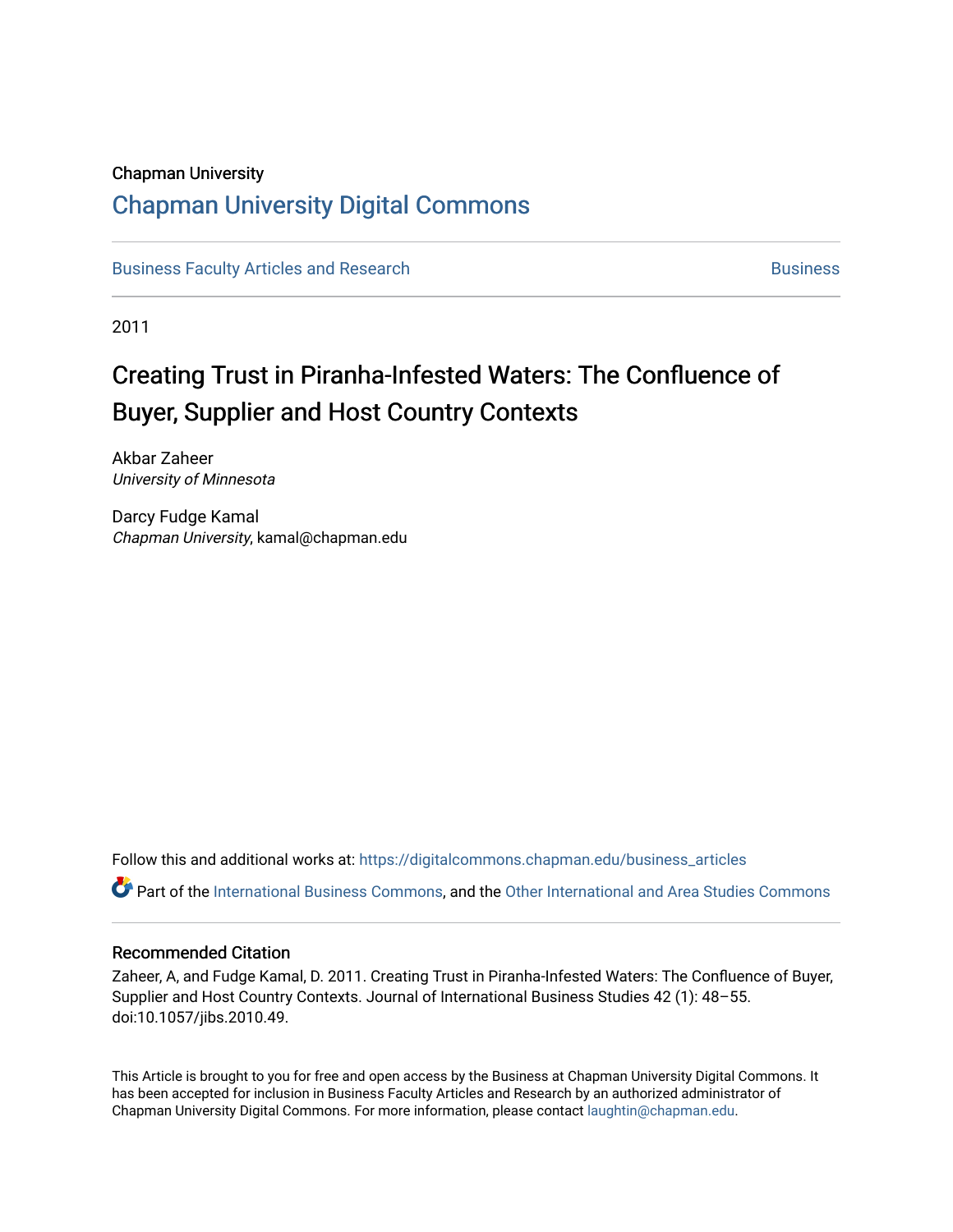# Creating Trust in Piranha-Infested Waters: The Confluence of Buyer, Supplier and Host Country Contexts

## **Comments**

This is a pre-copy-editing, author-produced PDF of an article accepted for publication in Journal of International Business Studies, volume 42, issue 1, in 2011 following peer review. The definitive publisherauthenticated version is available online at [DOI: 10.1057/jibs.2010.49](http://dx.doi.org/10.1057/jibs.2010.49) 

# Copyright

Academy of International Business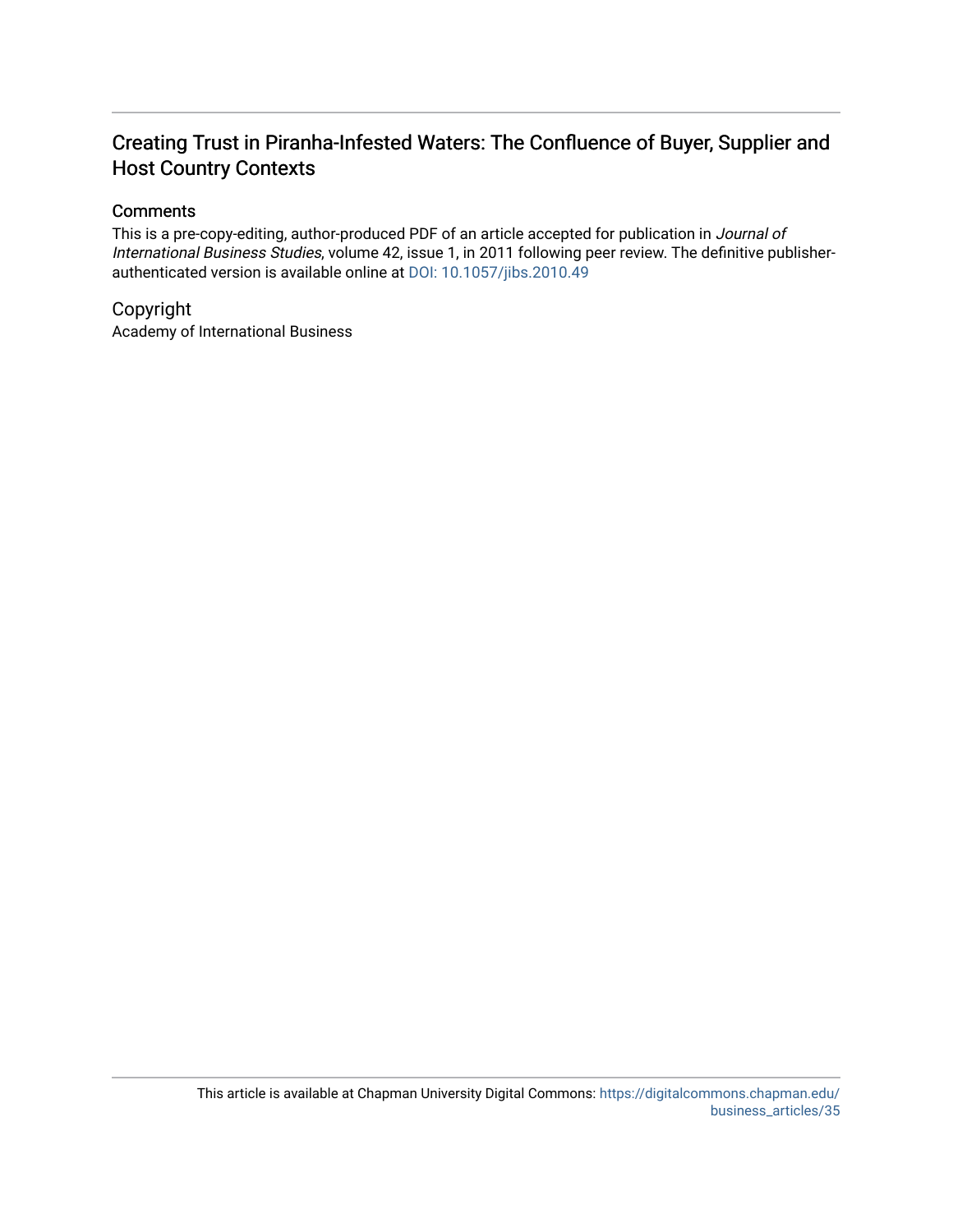### CREATING TRUST IN PIRANHA-INFESTED WATERS:

#### THE CONFLUENCE OF BUYER, SUPPLIER AND HOST COUNTRY CONTEXTS

### AKBAR ZAHEER

University of Minnesota 3-365 Carlson School of Management Minneapolis, Minnesota, 55455 Tel: (612) 626-8389 *email: azaheer@umn.edu*

DARCY FUDGE KAMAL University of Minnesota 3-365 Carlson School of Management Minneapolis, Minnesota, 55455 Tel: (612) 625-6723 *email: fudge007@umn.edu*

**Acknowledgments**: We presented some of the ideas reflected in this paper at the Academy of International Business Meeting in Rio de Janeiro in June, 2010. We thank JIBS Editor Lorraine Eden for inviting us to participate in the Dyer and Chu (2000) Decade Award process and for her valuable comments on an earlier draft. We are grateful to Kangyong Sun, Kyungmin Baek, Sri Zaheer and the three anonymous reviewers for their useful comments. All errors are ours.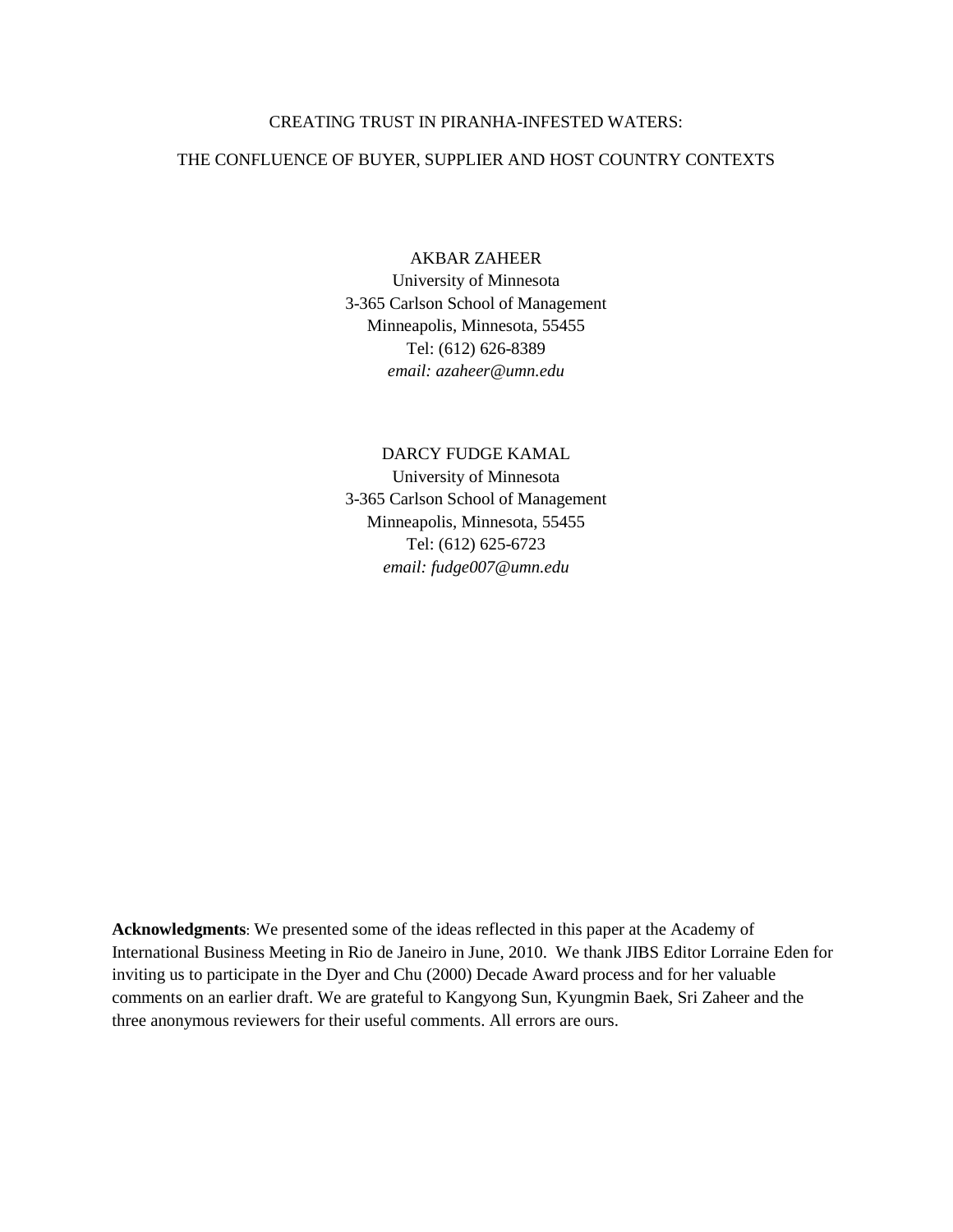# CREATING TRUST IN PIRANHA-INFESTED WATERS: THE CONFLUENCE OF BUYER, SUPPLIER AND HOST COUNTRY CONTEXTS

### **Abstract**

Research by Dyer and Chu (2000) suggests that trust in exchange varies significantly across borders and influences the level of trust in cross-border exchange dyads. However, while a good start, research has yet to develop the concept that not only can the countries of origin of the partners to the exchange influence the nature and outcomes of dyadic trust, but also the country where the exchange dyad is located. Furthermore, such home and host country differences may interact with dyad-level differences in trust creation capabilities and influence trust violation and repair. We develop a framework and propositions along these lines.

**Keywords**: Cross national trust, exchange dyads, power, host country, home country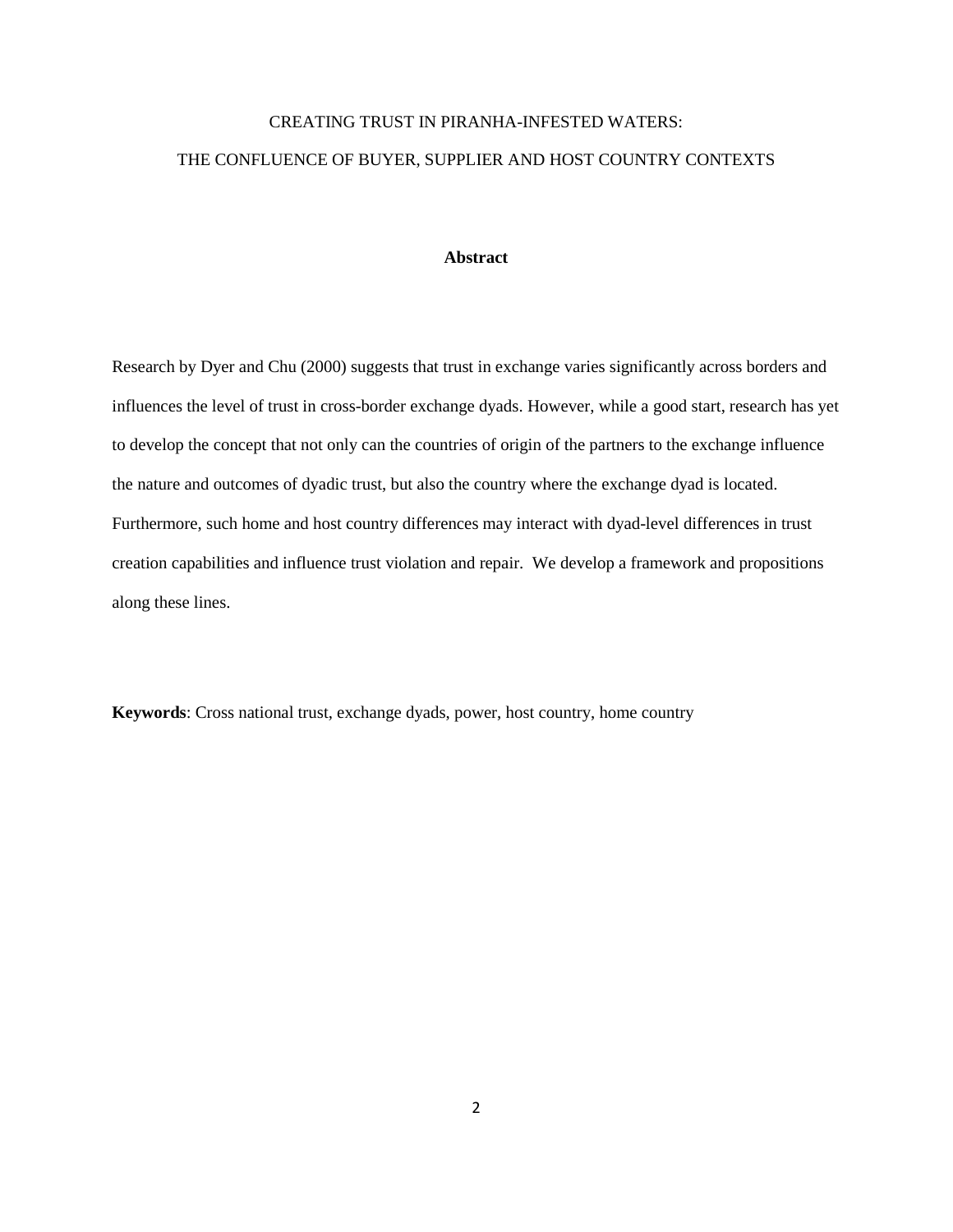The recent recall of several million cars by Toyota involved an interesting mix of cross-national players: the supposedly defective gas pedal in question was manufactured in Canada by a US company (CTS) supplying a Japanese manufacturer. While plentiful evidence suggests that trust plays a vital role in the performance of buyer-supplier relationships (e.g. Zaheer et al., 1998), when presented with the complexities illustrated by this example, the question arises: is it the buyer firm (Toyota), the supplier firm (CTS), or the host country (Canada) whose trust characteristics dominate the exchange relationship in this situation, and how do we begin to think about issues such as these? With global suppliers recreating their exchange ties around the globe (Martin, Mitchell and Swaminathan, 1995), understanding how the firm- and country-level bases of trust affect the dyad have only become more salient since Dyer and Chu's (2000) seminal contribution.

Dyer and Chu (2000) highlighted several ideas that were new to the literature. Among the key ones were the notions that trust varies in dyadic relations across countries, both in terms of its levels and its determinants. It is important to note at the outset that the Dyer and Chu paper investigates trust relationships from the supplier firm (or "supplier") side and not the buyer firm (or "buyer") side. Put differently, the critical trust relationship being investigated was that of the supplier trusting the buyer rather than the buyer trusting the supplier – the two are not necessarily the same nor symmetric (Graebner, 2009). In this paper, we do not distinguish between the two but refer to 'dyadic trust' and emphasize that the role of the firm in the exchange relationship matters in terms of dyadic trust outcomes.

Dyer and Chu also present a process view of trust that incorporates the assistance that Japanese automakers provide their suppliers, particularly those from the US. At the same time, research suggests that the trustworthiness of organizations is also based upon the extent to which their institutionalized processes, structures, routines and cultures are stable, transparent and fair(Currall & Inkpen, 2002). For example, having a fair and well-developed conflict resolution system to deal with payment disputes by suppliers is likely to enhance buyer trustworthiness (McEvily et al., 2003). Thus, research still needs to establish whether the Japanese automakers' supplier assistance processes in Dyer and Chu's study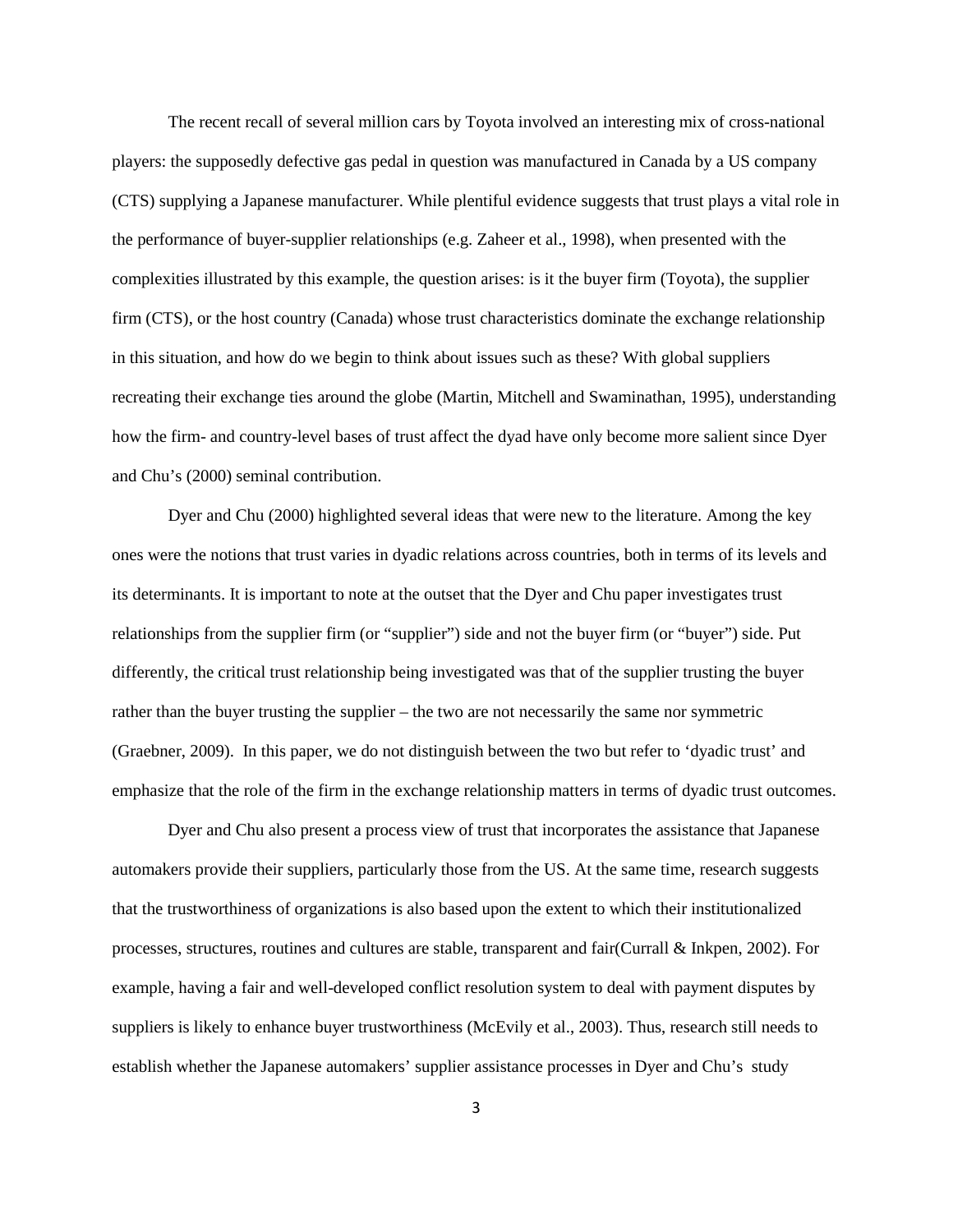emanated from a home country institutional environment or whether there were differences across firms from the same home country (i.e. Japanese) environment. Consequently, in a multinational exchange relationship setting, it is unclear whether the firm-level effects or the home country institutional environment are more influential for the creation and outcomes of dyadic trust. In some cases at least, it appears that trust creation capabilities among firms go beyond their national origins. Thus, Google may be viewed as a more trustworthy exchange partner than some other US firms. In contrast, Toyota's recent challenges may be viewed as a weakness of the firm's ability to adapt its supplier assistance processes to the increased complexity of Toyota's growth in a number of countries. In short, it is not obvious whether the problems that befell Toyota would have equally hurt any Japanese automaker or whether they were specific to Toyota.

Our point of departure begins with systematically varying the countries of origin of the exchange partners as well as the host country in which the exchange dyad is located because, both theoretically and empirically, these complexities are likely to have a bearing on trust in the dyad. Furthermore, we distinguish between country and firm levels of analysis to suggest that firms from the same national environment may differ in their trust-creating capabilities based upon their relative position in the dyad. Our theoretical framework further conceptualizes trust in high and low context cultures into identitybased and control-based trust respectively, and argues that the nature of the trust violation and repair processes that emerge vary with such asymmetry between exchange partners' national origins and the host country environments, even if both home countries exhibit high generalized trust.

In sum, we embrace Dyer and Chu's paper because it represents a pioneering effort at developing theory and empirics about cross-border trust in exchange relationships. At the same time, we see the most potential for building on their research in exploring the issues that arise when exchange partners' home trust contexts interact across countries. We also consider the independent effects of the firm's position in the dyad in developing trust in the dyad as well as country effects on trust violation and repair. We raise the issue of firm-specific differences in trust building capabilities as important for explaining trust in a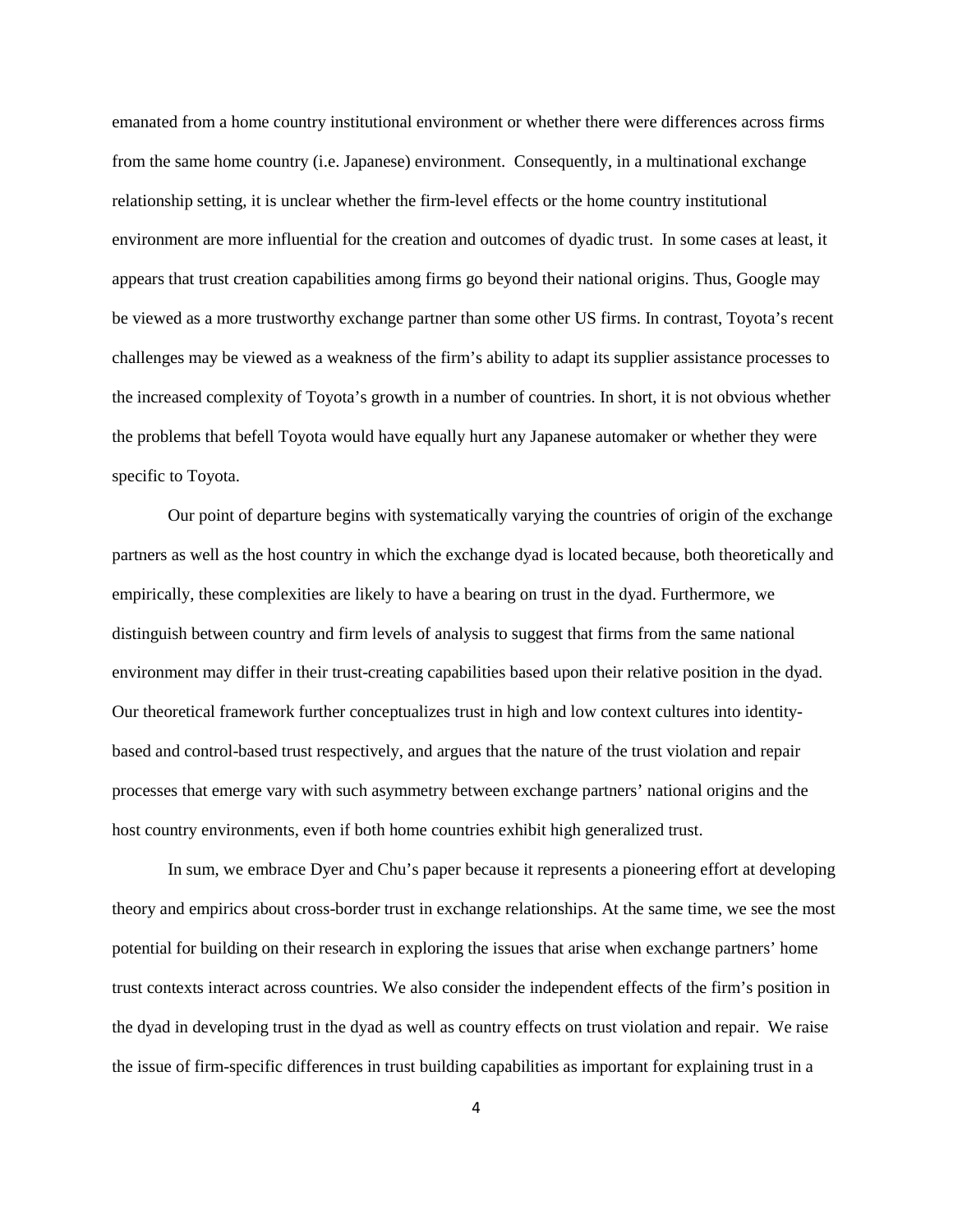cross-national exchange dyad, and one likely to interact with the home and host country contextual factors that we vary, but for space reasons we leave it as an issue for future research.

### **Trust across borders**

Since Dyer and Chu's paper was published, research has posited that the bases for trust as well as its outcomes may be driven by country differences in international exchange relationships. Zaheer and Zaheer's (2006) paper provides a foundation for our theory that country environments are an important factor influencing trust in exchange relationships. These authors make the basic point that asymmetries in trust expectations, derived from the home country environments of the firms in the dyad, may result in reduced alliance performance. Moreover, asymmetries in the home country bases of trust between exchange partners become a greater or a less serious problem for performance outcomes depending on the degree of interdependence between the partners. We build on this work by adding the differing trust characteristics of home countries of the buyer and supplier firms, as well as the generalized trust of the host country, and further by dimensionalizing the trust construct to more clearly identify the sources and outcomes of the asymmetry in trust between exchange partners.

The national societal context influences organizations' trust. Work by Fukuyama (1995), Lincoln (1990), and Fisman and Khanna (1999) suggest that trust approaches are embedded in society and national culture. The cultural propensity to trust certain actors, affiliates or organizations is inherited. One approach to national trust differences (Fukuyama, 1995) sees low trust countries as tending to value blood relations over non-kin and generally distrust order imposed by non-kin ties or government (e.g. China, South Korea, and France). In contrast, high trust nations are inclusive of non-kin and rely on outside institutions such as government to enforce social order (e.g., USA, Japan, and Germany). Lincoln (1990) proposes that Japan's unique culture and historical foundations have also shaped the nation's organizational forms and practices and created a high trust culture, particularly in business relationships. In the same vein, Huff and Kelly (2003) show that managers from collectivist societies such as Japan,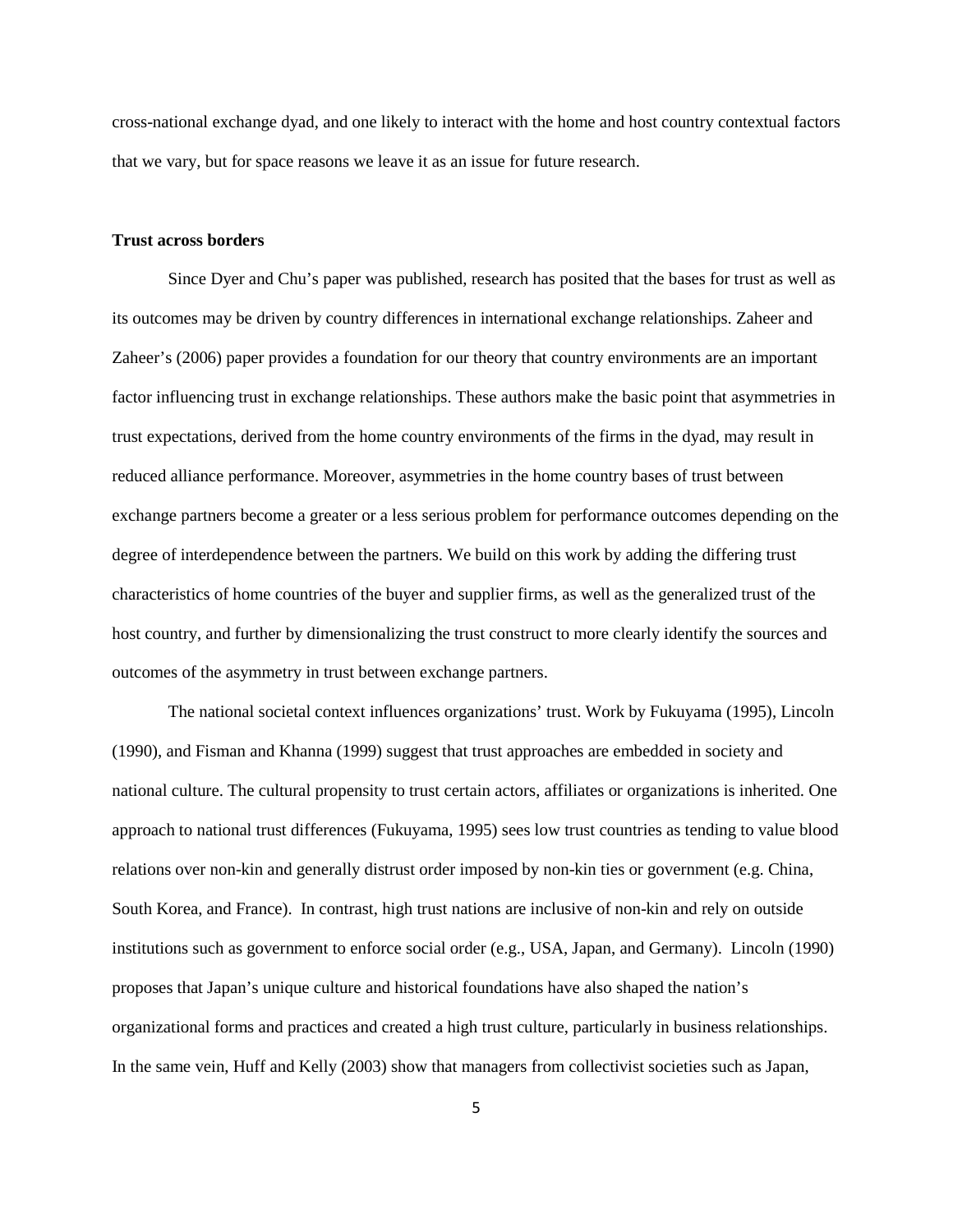contrary to conventional wisdom, display lower overall levels of trust than their more individualistic society counterparts, such as those from the US, but tend to trust in-group managers more than the latter do.

Empirical research has pointed to numerous bases of differences in the trust across national country environments. After an extensive survey of the empirical literature, Ferrin and Gillespie conclude: "Taken together, the results of these studies provide robust support for the view that there are national-societal differences in the average levels of generalized trust" (2010: 55). These national sources of trust differences can increase cultural misunderstandings and affect the development of trust in the exchange dyad. However, while work exists in this general area, as contemporary accounts have observed (e.g. Dyer and Chu, this issue; Dietz, Gillespie and Chao, 2010), much remains to be done in understanding the country and firm level trust nuances and contingencies around the specific buyersupplier dyad context that Dyer and Chu addressed in their original paper.

### **A framework for globalized exchange relationships**

We develop a framework for our theoretical propositions on these issues (see Figure 1). We systematically vary the trust context of the home countries of the buyer and supplier firms, as well as the context in which the dyad is located – the host country (noting that the latter part of the Dyer and Chu study falls into semi-quadrant 1). Two conditions (1 and 5) indicate the semi-quadrants where the buyer, supplier and host country all have symmetric levels of trust, either all high or all low, developed in P1 below. Two other conditions (semi-quadrants) present cases where symmetric levels of trust exist for the buyer and the supplier but the dyad operates in an asymmetric host country trust environment (4 and 8). These semi-quadrants, elaborated upon in P2, help tease out the impact of the host country's contextual influence on the trust in the exchange relationship by allowing the researcher to observe whether and when the host country overpowers the influences of the exchange partners' home countries and firm propensities for trust. In the remaining four semi-quadrants, two are symmetric between the buyer and the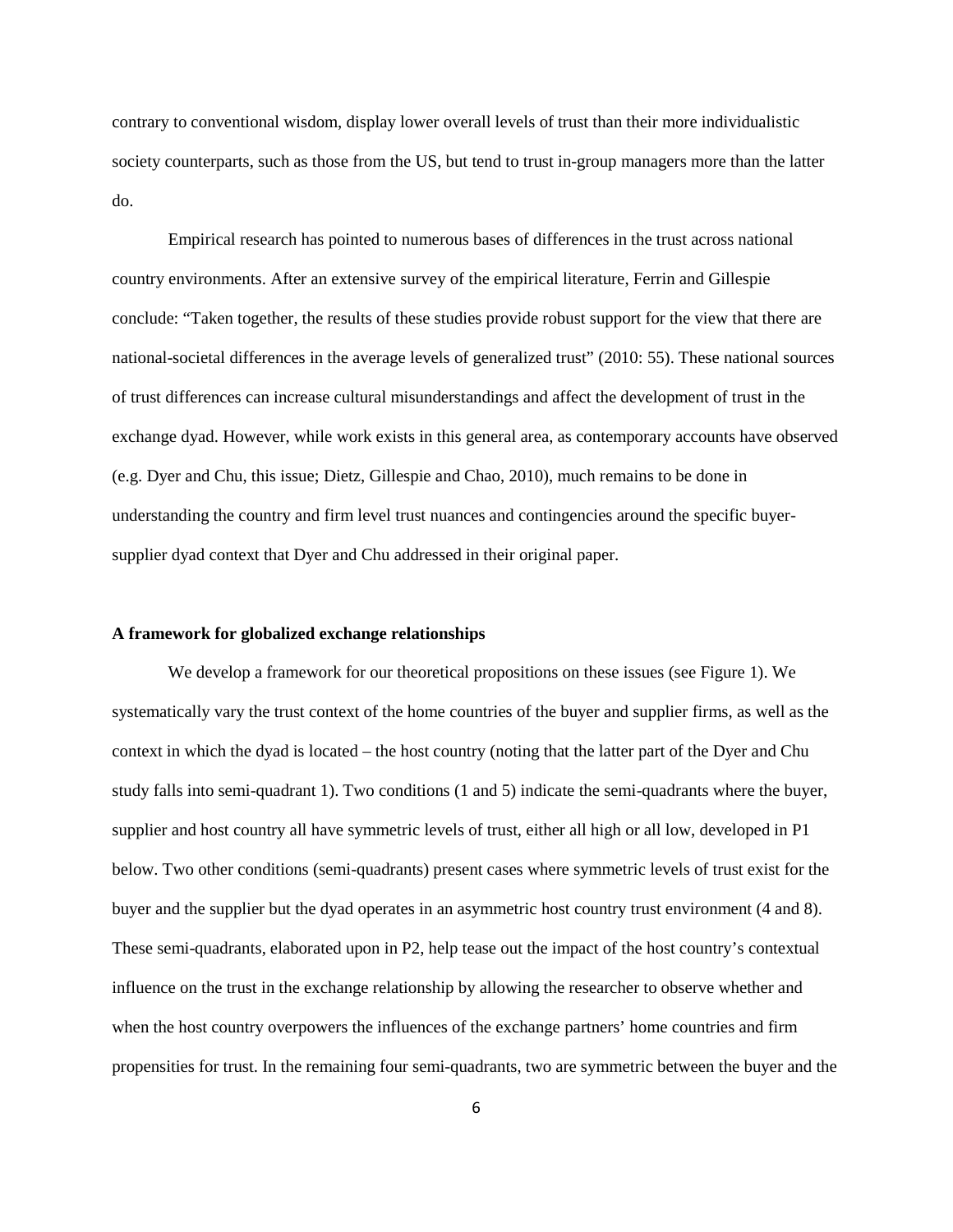host country (3 and 7) and two between the supplier and the host country (2 and 6), while the exchange counterpart in each is asymmetric with the level of trust in both the host country and the partner. In each of these cases, one of the exchange partner's home country trust environments is asymmetric with both the level of trust in the host country context and the other exchange partner's home country trust environment. Thus, in these instances, one partner firm's home country trust effect on the dyad is singled out in order to determine the extent to which the creation of dyadic trust is determined by a firm's position in the exchange dyad, i.e. which of the home country national trust propensities dominate, that of the buyer or the supplier. We discuss this idea formally in P3 below.

At the same time, we recognize that we are far from exhausting the complexities involved in examining the trust in cross-national supply chains – yet another dimension that may be varied is the possibility that the supplier and buyer firms are themselves located in different host countries (e.g. a Japanese supplier, say DENSO, located in Italy and supplying, say, US-owned Opel in Germany). We also note the likelihood that interfirm differences in trust-creating capabilities exist as Dyer and Chu (2000) identified process bases for trust creation, such that not all firms from a given home country environment are equally adept at creating and sustaining trust, which raises yet another set of questions around these issues.

### **The dominance of trust conditions**

We begin noting that the symmetric conditions (High, High, High: 1; and Low, Low, Low: 5) are conducive to creating either a high or a low trust condition in the exchange dyad. In either case, expectations regarding the formulation of trust are congruent with both home and host country environments. Note that in low trust environments, such as China and India, a common element is the use of kinship as an assurance of ethical behavior (e.g. Ellickson, 1989). Alternatively, in other low trust environments, substitutes for trust such as hostages or contracts may be used effectively, since all parties understand these mechanisms well. While the first condition is likely to involve greater efficiencies, given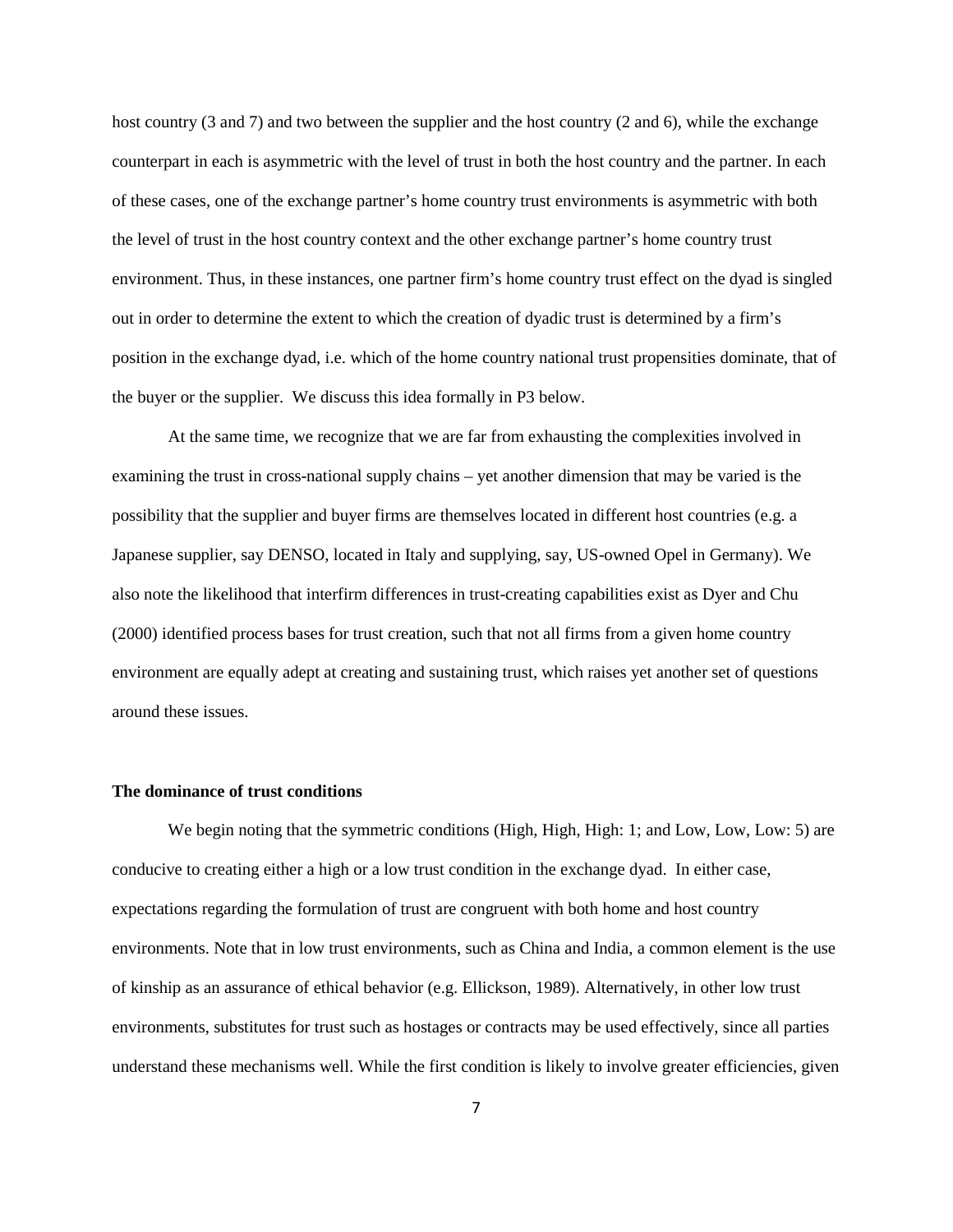the vast research that has established the positive effects of trust in exchange (Zaheer et al., 1998; Katsikeas et al., 2009), the exchange relationship in either condition will be relatively easy to establish since the partners will understand each other well. In addition, by being consonant with the institutional environment of the host country too, the exchange relationship will be relatively smooth as expectations will be consistent all around.

To address the asymmetric semi-quadrants of our framework (2, 3, 4, 6, 7 and 8) we draw on recent experimental work in the field of trust. In a series of experiments, Fehr and his colleagues find that low trust contexts dominate when fair individuals are exposed to selfish individuals (Fehr & Gächter, 2000; Fehr & Schmidt, 1999). Trusting people tend to become selfish in such settings, erasing the benefits of their willingness to trust. Since organizations rely upon individual trust to facilitate organizational level trust (Zaheer et al., 1998), firms that operate in a different host country are influenced by the presence of employees who are host country nationals (Hofstede, 1984).These employees may hew to the trust conditions of their national environment affecting the level of trust in the dyad. At the same time, when one of the exchange partners is from a low trust country environment, regardless of the trust level of the home country of the other exchange partner, trust in the dyad is likely to be low. Summarizing these ideas, we begin with a baseline proposition as follows:

*P1. The presence of an exchange partner from a low trust home country, or operating in a low trust host country, will reduce the level of trust in the exchange relationship.* 

However, the theoretical relationship we suggest in proposition (P1) may be more nuanced. We can vary the host country to be out of sync with matched exchange partners' home country trust contexts (semi-quadrants 4 and 8) and highlight the influence of the host country environment on trust in the dyad. The strong links between national culture and the employment of host country nationals by both buyer and supplier firms might overwhelm both exchange partners' home country environments particularly in buyer-supplier relationships, which are more likely to be actively managed on a day-to-day basis by employees from the host country who are typically at lower organizational levels than home country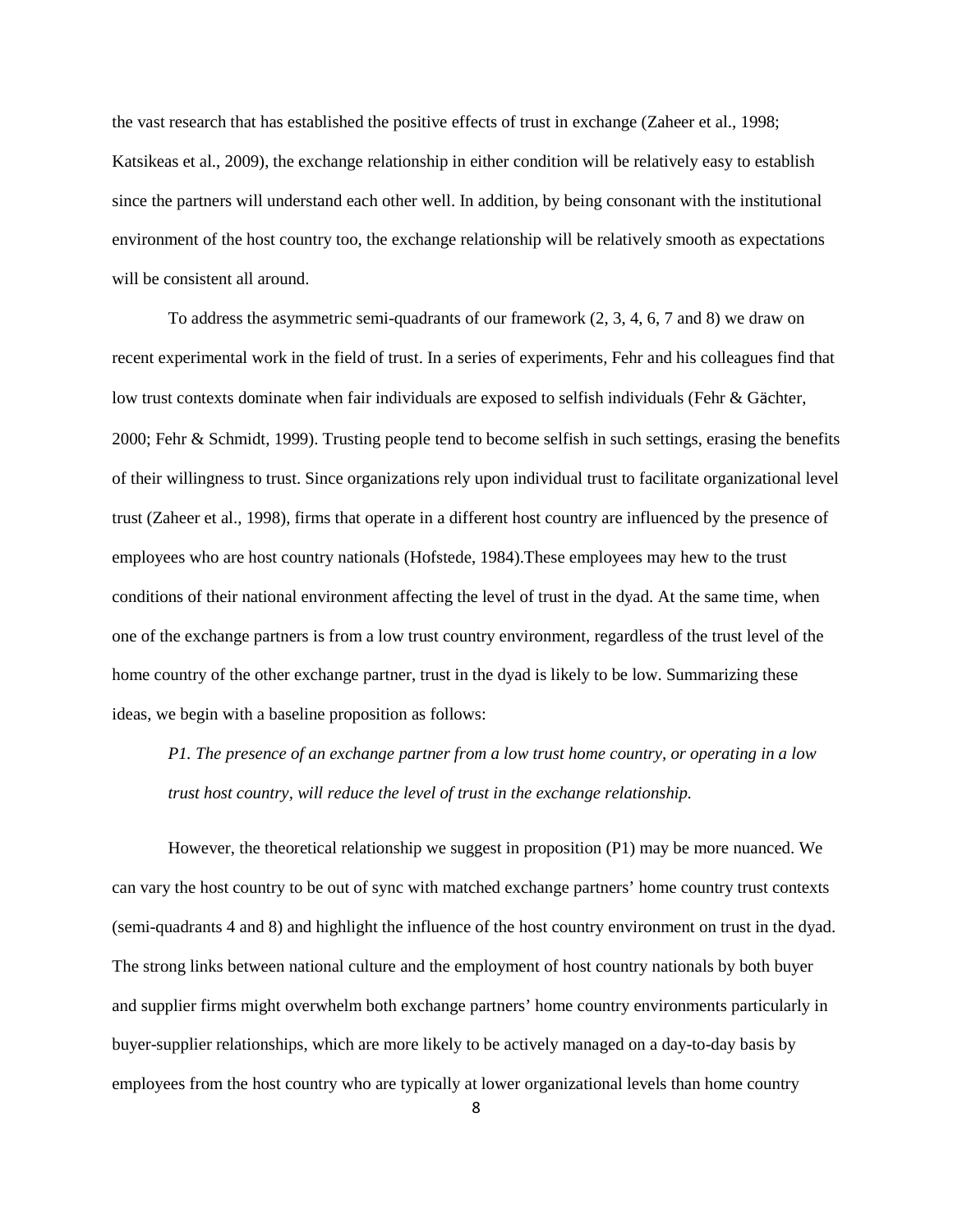expatriates. Thus, the possible negative repercussions on the level of trust in the dyad from low trust exchange partner home countries may be mitigated by a high trust host country environment (semiquadrant 4). Note that where trust is low in the host country context where the dyad operates (semiquadrant 8), the overall of trust in the dyad will also be low, commensurate with our previous proposition. Thus, we have:

*P2. The trust context in which the dyad operates will supersede the level of home country trust of either exchange partner.* 

A set of semi-quadrant combinations where trust conditions from either exchange partner firms' home countries can be imposed on the dyad involves the extent of power derived from the partners' positions, sizes or market power in the dyad. For example, Dyer and Chu's (2000) paper used the global auto industry as a research context. It is well known that in the auto industry, due to far greater industry concentration of the buyer firms (auto manufacturers) relative to auto parts supplier industries, buyers are in a more powerful position with respect to suppliers.<sup>[1](#page-10-0)</sup> In such cases, the more powerful buyers are more likely to impose their own trust contexts on the dyad. Recent work from social psychology on power imbalances supports such reasoning. In particular, more powerful actors, usually the buyers, are more attuned to their own position while lower power actors, usually the suppliers, are counter-intuitively also more attuned to the more powerful actor in the dyad rather than their own circumstance (Ebenbach  $\&$ Keltner, 2003; Magee & Galinsky, 2009; McEvily et al., 2010).

In our framework, this reasoning would apply for the buyer in semi-quadrants 6, 7, and 8. However, in the relatively uncommon cases where the supplier is the more powerful party in the dyad, the semi-quadrants involved are 2 and 3. Overall, we suggest that exchange partners are more likely to adapt

<span id="page-10-0"></span><sup>&</sup>lt;sup>1</sup> While buyers often tend to possess more power than suppliers, the position in the exchange dyad could vary based on the industry structure (e.g. the barriers to entry and exit, the number and concentration of buyers and suppliers).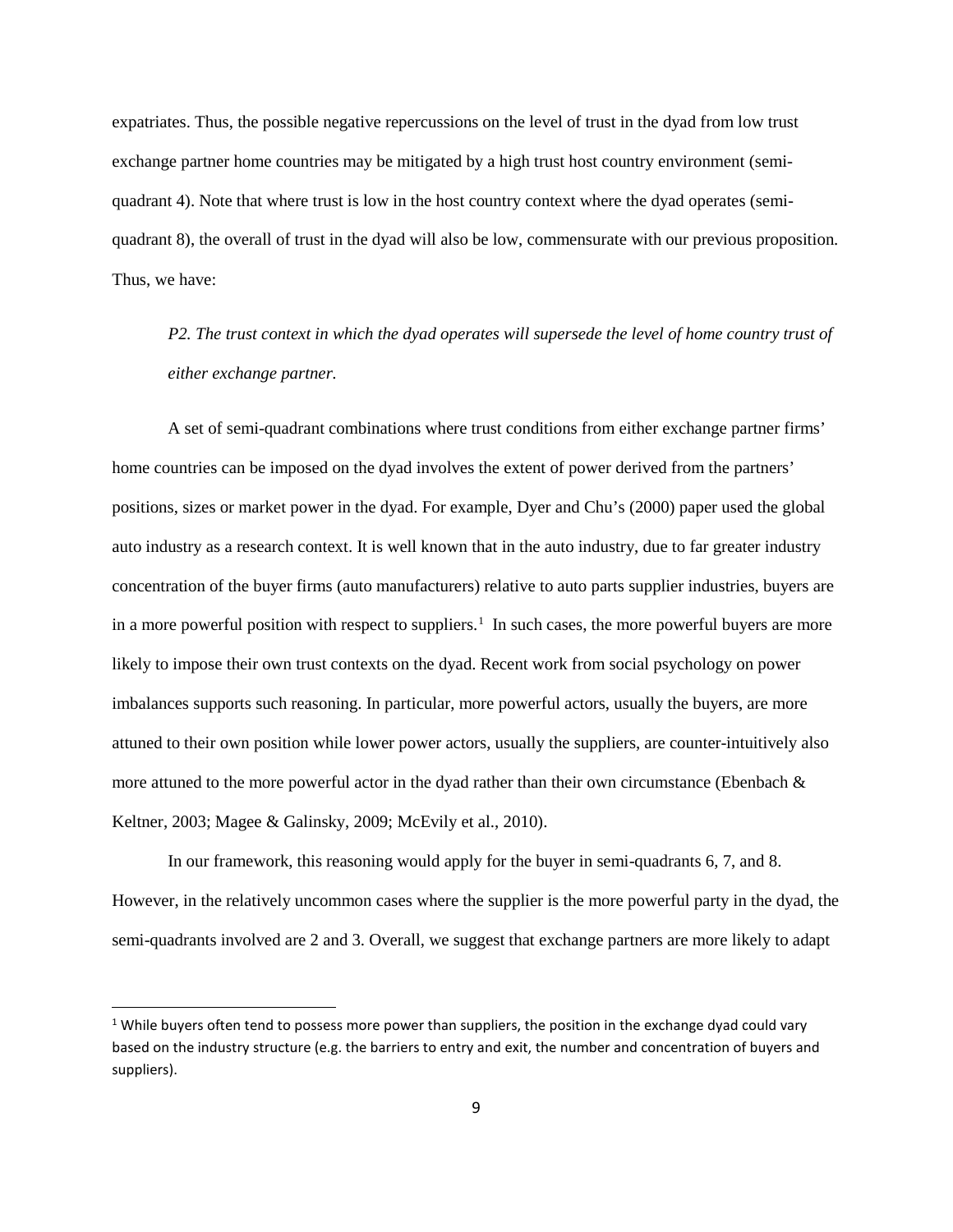their bases and levels of trust in the dyad based on their relative positions of power in the exchange relationship. Thus, we have:

*P3. More powerful parties in an exchange relationship are more likely to impose their home country context of trust on the dyad regardless of the host country environment.* 

#### **Trust violation and repair across cultural contexts**

Thus far, we have assumed that national environments generally rely on the same sources of trust creation. If we now consider the likelihood that trust sources and bases may differ even across high trust national country environments, we can explore the consequences of trust violations and repair that may arise from dissimilar trust expectations between the exchange partners as outcomes of dyadic trust. Further, both the severity of the violation and the ease of repair will vary based on the host country trust context. Consistent with a broad literature, we argue that national cultures can be classified as high context and low context; a common example of a high context country is Japan while the US exemplifies a low context country (Hall, 1977). In essence, we argue that trust violations are more likely, and trust repair more difficult, when exchange partners' home countries are high trust and yet asymmetric cultural contexts (semi-quadrants 1 and 8 in Figure 1). However, semi-quadrant 8 will experience less severe violation and easier repair than semi-quadrant 1.

More specifically, we argue that high context cultures are underpinned by "identity-based" considerations and low context cultures by "control-based" ones, where the former involve a loss of face and the disruption of dyadic norms while the latter involve a loss of resources and expected outcomes (e.g. Goffman, 1967; Tajfel & Turner, 1986; Ren & Gray, 2009). We further suggest that firms from low context cultures may be unwittingly more prone to violations of trust arising from identity-based considerations; similarly, trust violations may derive from lapses of control-based considerations by firms from high context cultures.

For example, in high context cultures firms may require greater attention and support from their exchange partner, and trust development may be dependent on the past history of the relationship. In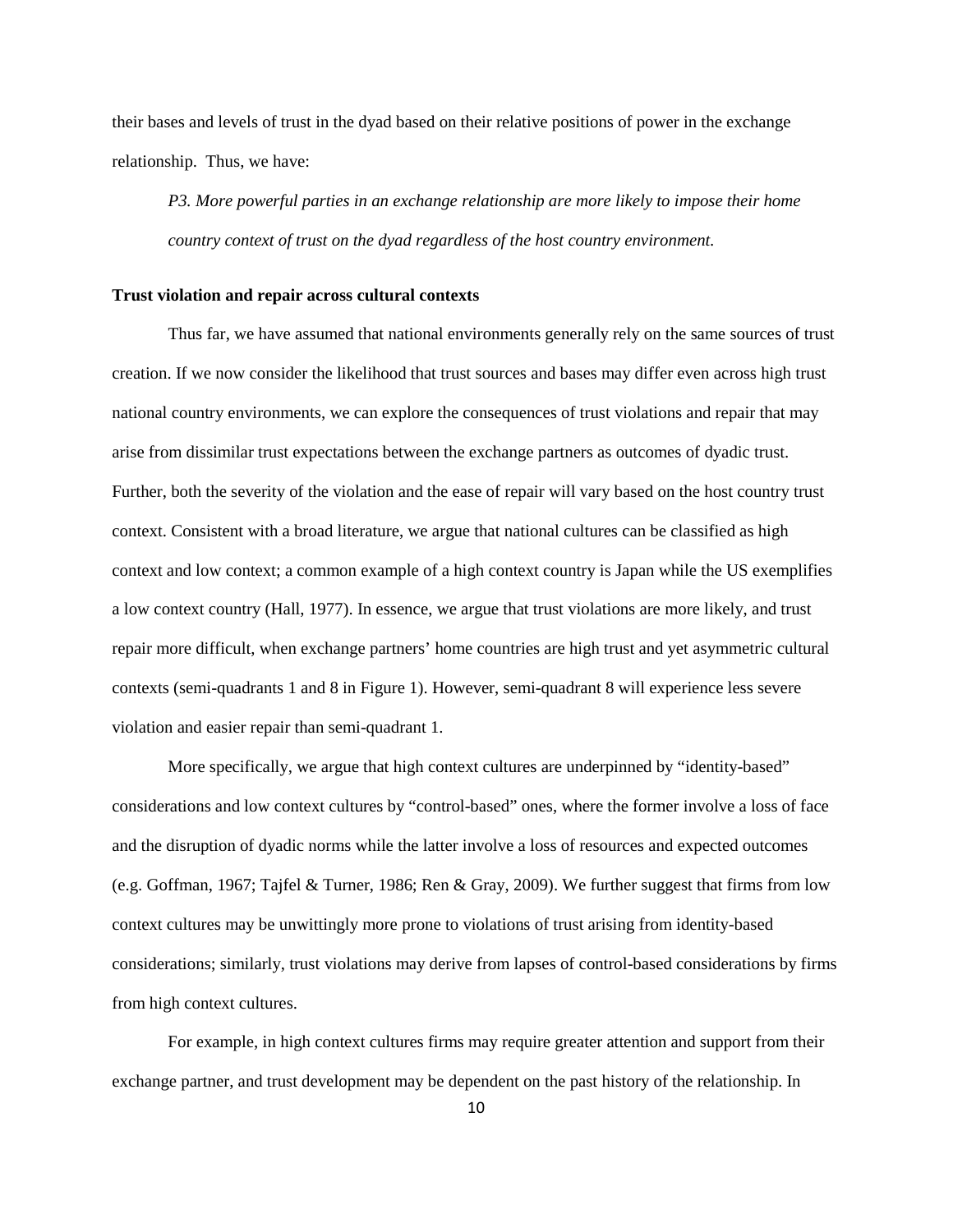contrast, firms from lower context cultures are more likely to explicitly communicate their needs by, say, being more willing to write extensive contracts and abide by them. As such, lower context cultures may be particularly concerned with proximate performance, of the 'What have you done for me lately?' variety, or even an evaluation of the value of the relationship's future benefits (Axelrod & Hamilton, 1981) rather than its past longevity. Thus, firms from low culture contexts may view a fulfillment of a contract as the end of the relationship while high context firms may find that this to be an abrupt termination and a violation of implicit norms. When social norms are particularly strong and robust, trust increases when sanctions are not applied (Fehr and Gächter, 2000). When this violation takes place in a low trust host country environment, the parties are less likely to give each other the 'benefit of doubt' (Kramer, 1999) and the violation is therefore likely to be more severe.

Framed in terms of Dyer and Chu's paper, one can view such an error as occurring when an exchange partner firm from a low cultural context is, as expected, reliant on hostage-based foundations of trust. The high cultural context partner firm may expect its partner firm to perform what would be an impossible task – to repair trust by actually refraining from using contractual based sanctions while at the same time 'demonstrating concern' and having a third party from the high cultural context vouch for it (Ren and Gray, 2009).

Moreover, because some transgressions may be perceived as more harmful than others, the repair process based on these transgressions may be different and difficult (Ren & Gray, 2009). Thus, firms from high context home countries will have different expectations about the requirements for trust repair than their low context home country exchange partners. The repair process will tend to be further complicated when the host country trust context is low because efforts at trust repair will be met with skepticism rather than more generously interpreted in a manner conducive to trust rebuilding.

Linking these cultural foundations of trust repair back to Dyer and Chu's study, consider again Toyota's recent challenges with its suppliers. In Dyer and Chu's study, the Japanese automakers built trust with US suppliers by offering them assistance and cultivating process-based foundations of trust. If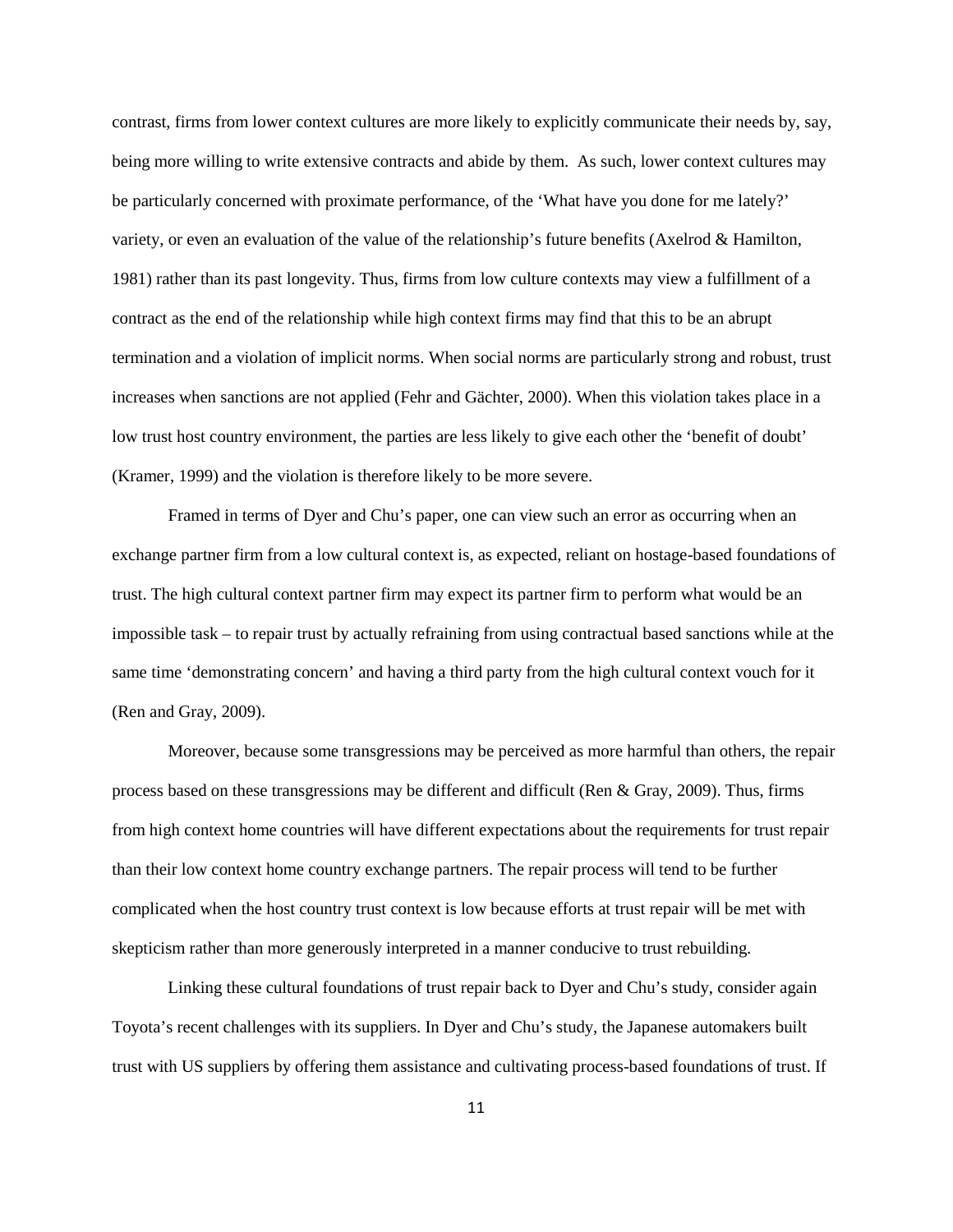the violation was attributed to a failure of assistance from the Japanese automaker, then the repair process would be difficult because it would have to include both identity-based and control-based remedies to rebuild trust with the US supplier because the different cultural contexts of their home countries emphasize divergent elements of trust repair. Toyota in this case would need to remedy its assistance program to its suppliers (identity-based) as well as provide financial compensation for any losses (controlbased) that its US suppliers incurred. Thus, in asymmetric cultural contexts such as this, firms will have to satisfy both the norms that they established at the onset of the relationship as well as the bases for trust in the host-country context. Firms from asymmetric cultural contexts may lack the necessary capabilities to perform such a task. Consequently, misunderstandings will arise because the firm from the high cultural context will find it hard to be explicit enough to satisfy the low context home country exchange partners. Thus, we propose that

*P4a. Trust violations are more likely to occur when partner firms are from asymmetric cultural contexts, regardless of their high levels of generalized trust.*

*P4b. Firms from low context cultures will be more likely to cause identity-based violations while firms from high context cultures will be more prone to causing control-based violations. Such trust violations will be more severe, and trust repair harder, in low host country trust contexts than in high host country trust contexts.*

### **Discussion**

The limited research on trust across borders, specifically in global exchange dyads, has only begun to consider the complexities of creating trust in different national host country environments. Using the Dyer and Chu (2000) article as a point of departure, we develop theory that explicitly factors in not only the home country context of the partners to the dyadic relationship but also the host country in which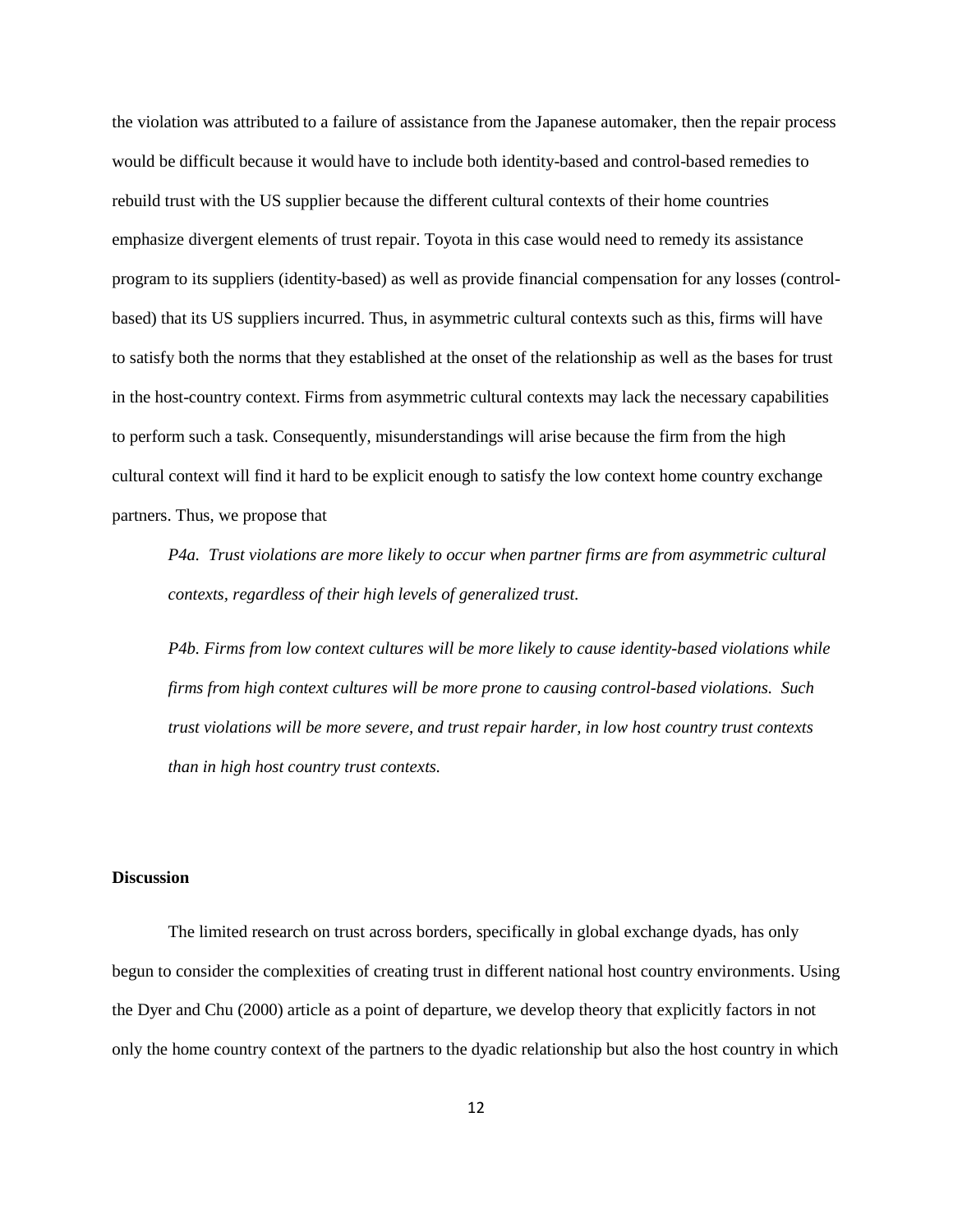the dyad happens to be located. The framework that we use becomes a useful basis for thought experiments, and a basis for future research, along each of these dimensions. We develop propositions that suggest when the home country, host country or firm conditions will dominate the nature of trust in the exchange. We also include firm-level differences, in terms of the greater relative power of the buyer firm, and the nature of trust violations and repair.

 Our research framework may be faulted as relying on, possibly, a currently limited empirical phenomenon. However, we argue that our work refers to a phenomenon whose incidence is only going to increase inexorably with globalization. As MacDuffie's commentary (this issue) points out, many suppliers to the auto industry have followed their customers around the globe (Martin et al., 1995). Therefore, many of the exchange relationships that may have taken place in one country context may be replicated in terms of their trust levels in other country contexts. At the same time, as we have laid out, there may be trust influences of the host country or the exchange partner firms involved in the dyad. Furthermore, while it may appear that we are only complicating an already difficult empirical setting, we are in fact erring on the side of parsimony by suggesting that by employing our framework we can actually narrow down the moving parts to those that hold the greatest promise for stimulating future research. For example, certain combinations of buyer and supplier home countries and host countries may be more interesting, from a theoretical point of view, than others.

We also believe that our ideas are valuable because of the strong imprinting of the home country environment on firms. Despite the strong push to globalize, the extent to which, say, Japanese companies retain their home country identity has surprised observers, often requiring, for example, the ensemble singing of the company song and group calisthenics every morning in their factories around the world. Obviously, empirical validation is needed to establish these ideas and the relative strength of each of our proposed effects under different contingencies.

Another dimension that we have developed in our current effort is the explicit notion that the buyer firm in the buyer-supplier dyad often has greater power than the supplier firm (McEvily et al,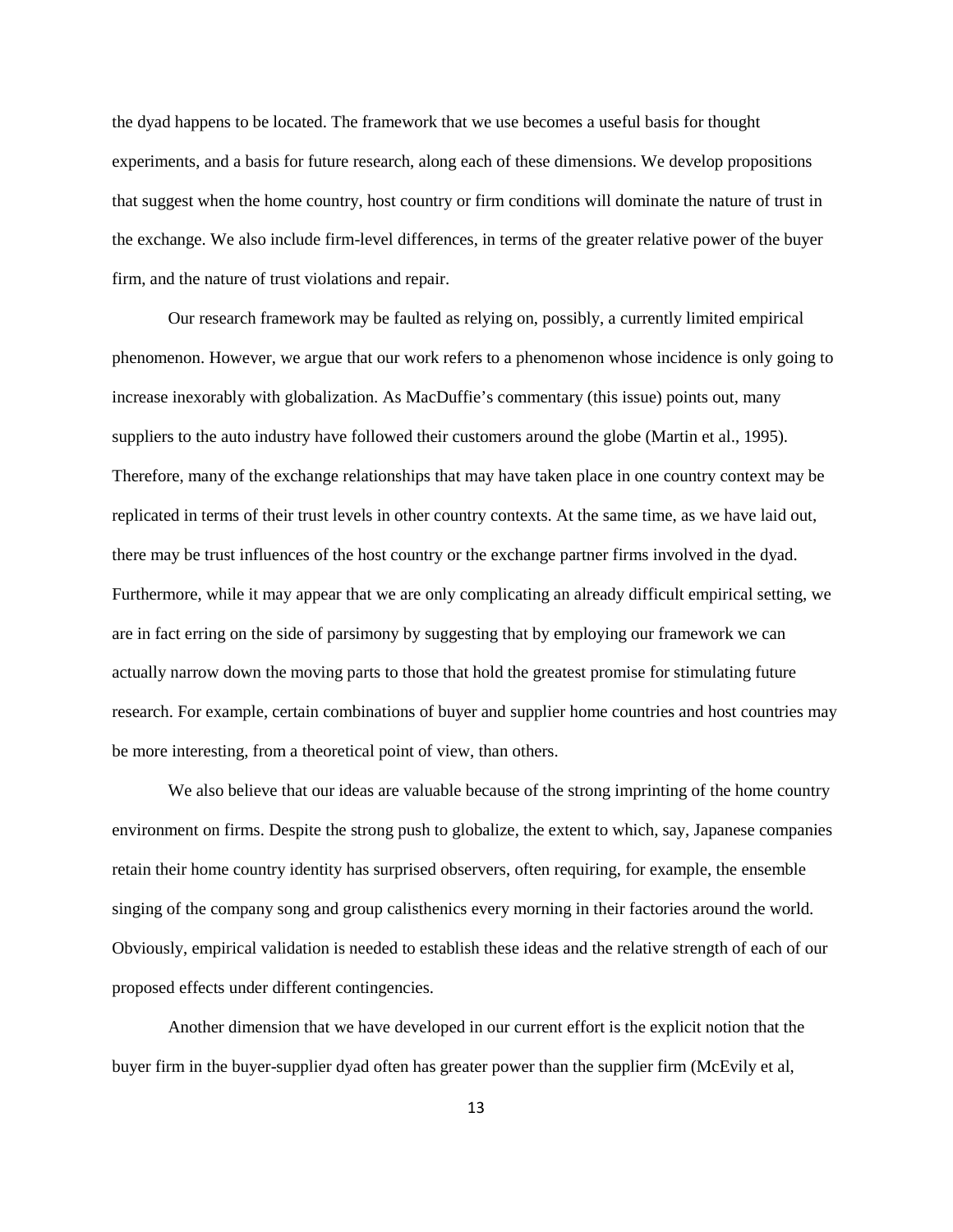2010). This is an important consideration because it highlights the notion that trust is not held symmetrically by the partners to the dyadic exchange. As implied in the Dyer and Chu (2000) paper, the most relevant part of the trust relationship is the trust that the supplier firm reposes in the buyer firm. By building in this intrinsic asymmetry into our propositions, we hope to also move this line of work forward.

In a bow to recent developments in the field of trust (Dirks et al., 2009), we also bring in the nature of trust violation and repair to the global exchange relationship context. We draw out the asymmetries across home country cultural contexts between equivalently high trust environments and differing host country trust contexts to identify conditions under which trust violations will be more severe and trust repair harder. Overall, we present ideas that use the Dyer and Chu (2000) article as a point of departure to systematically vary home country, host country and within-dyad effects to develop propositions about trust levels as well as trust violation and repair in cross-national exchange relationships. Our hope and expectation is that our work can serve as the basis of fresh theoretical and empirical approaches to the study of trust across borders.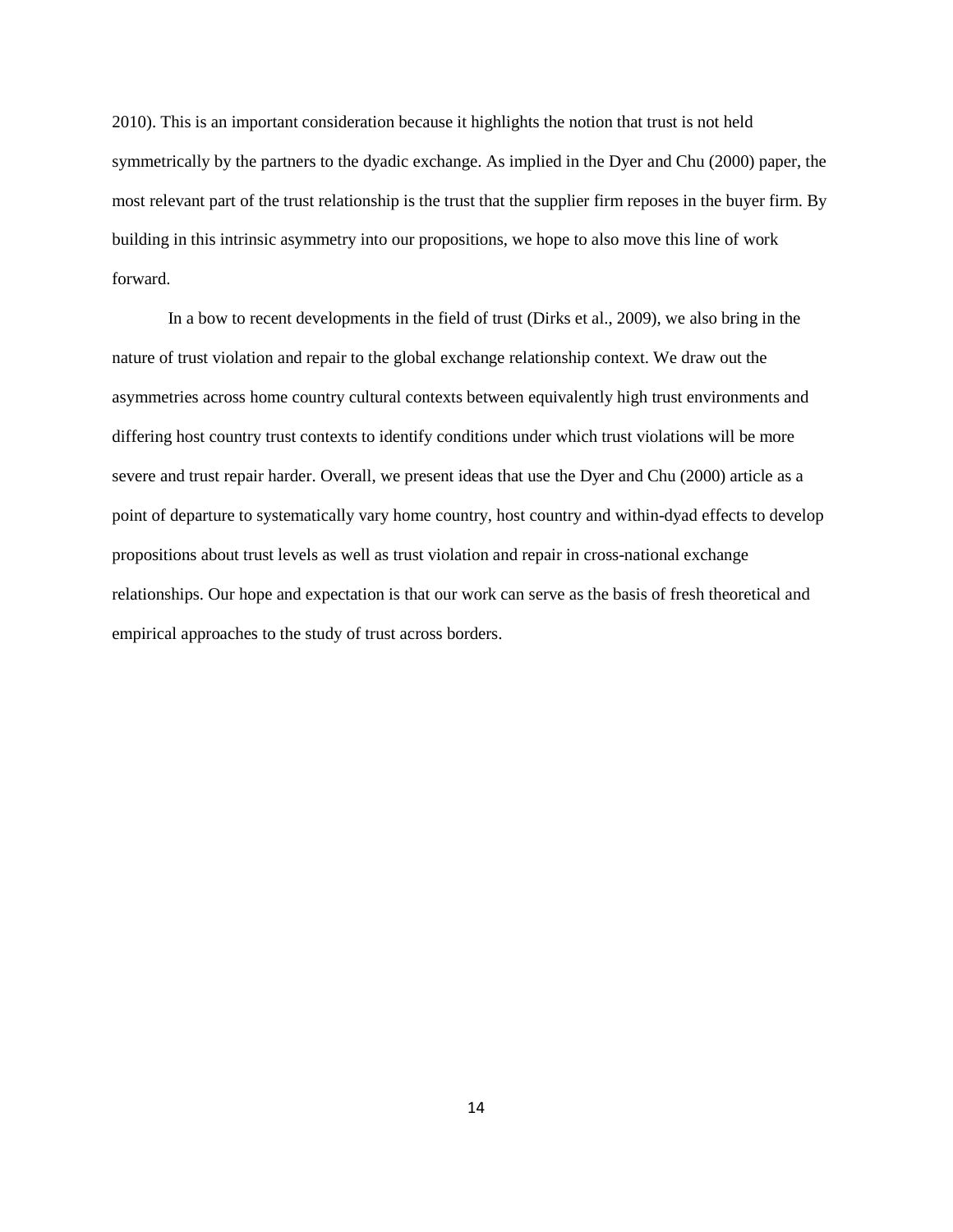# **Table 1**



### **Varying Trust of Host Country and Buyer/Supplier Home Countries**

\* Country contexts qualified as high or low based upon Fukuyama (1995)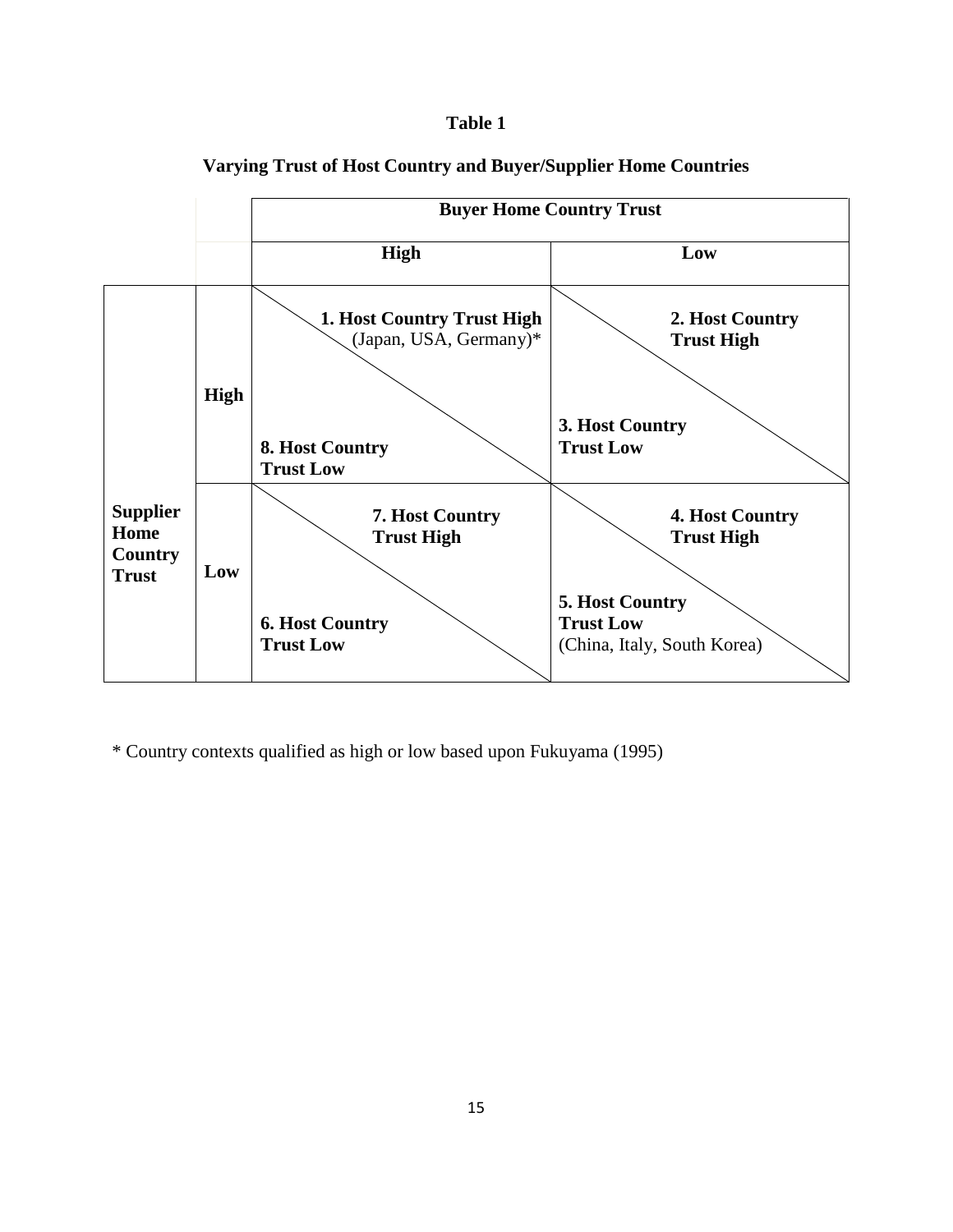### **References**

- Arino, A., de la Torre, J. & Ring, P.S. 2001. Relational quality: Managing trust in corporate alliances. *California Management Review*, 44(1): 109-131.
- Axelrod, R., & Hamilton, W. D. 1981. The evolution of cooperation. *Science*, 211(4489): 1390- 1396.
- Child, J. & Möllering, G. 2003. Contextual confidence and active trust development in the Chinese business environment. *Organization Science*, 14(1): 69-80.
- Currall, S. C., & Inkpen, A. C. 2002. A multilevel approach to trust in joint ventures. *Journal of International Business Studies*, 33(3): 479-496.
- Dirks, K. T., Lewicki, R. J., & Zaheer, A. 2009. Repairing relationships within and between organizations: Building a conceptual foundation. *Academy of Management Review*, 34(1): 68-84.
- Dyer, J. H., & Chu, W. 2000. The determinants of trust in supplier-automaker relationships in the US, Japan, and Korea. *Journal of International Business Studies*, 31(2): 259-285.
- Ebenbach, D. H., & Keltner, D. 1998. Power, emotion, and judgmental accuracy in social conflict: Motivating the cognitive miser. *Basic and Applied Social Psychology*, 20(1): 7- 21.
- Ellickson, R. C. 1989. A hypothesis of wealth-maximizing norms: Evidence from the whaling industry. *Journal of Law, Economics, & Organization* 5(1):83-97.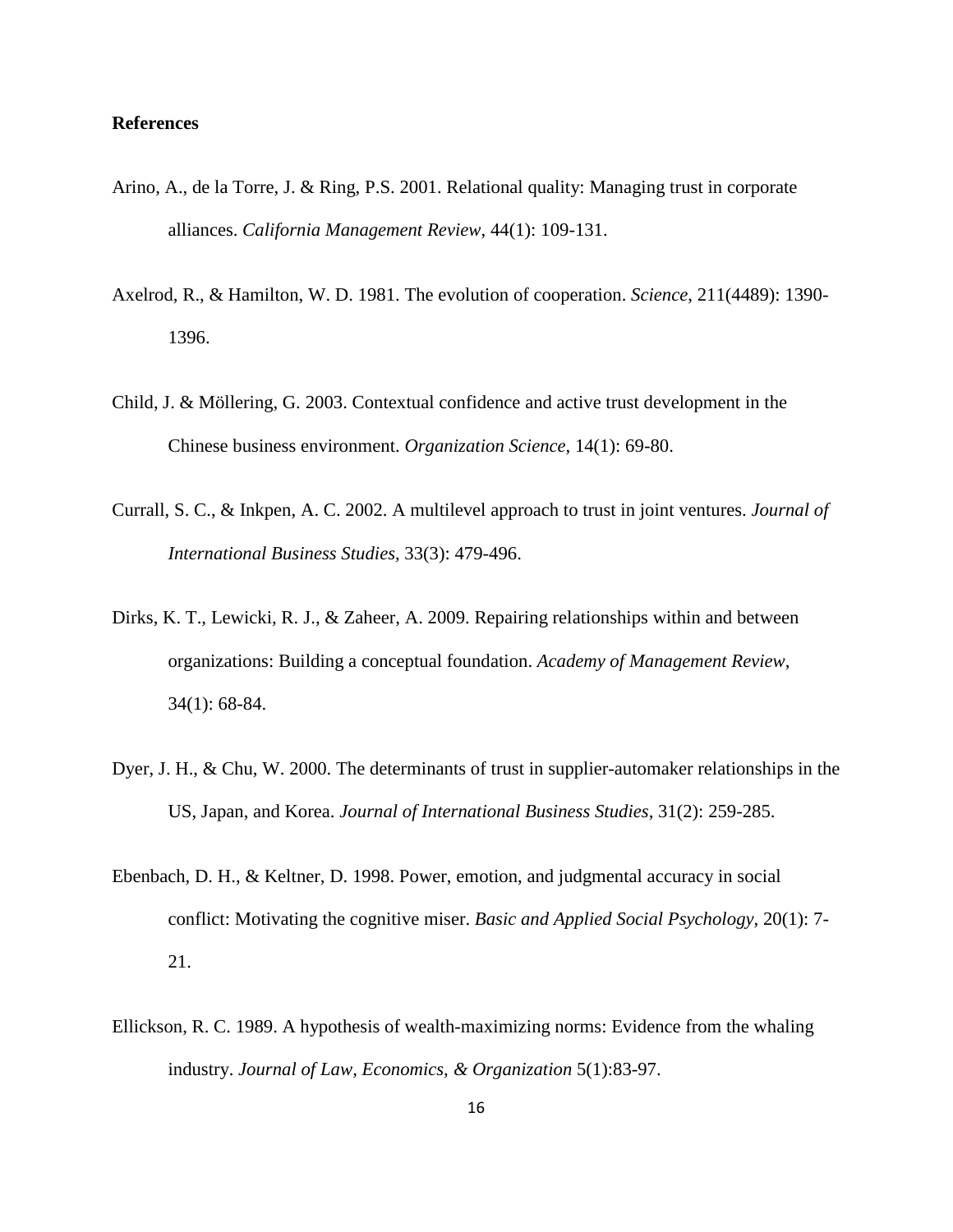- Fehr, E., & Gächter, S. 2000. Fairness and retaliation: The economics of reciprocity. *The Journal of Economic Perspectives*, 14(3): 159-181.
- Fehr, E., & Schmidt, K. M. 1999. A theory of fairness, competition, and cooperation. *Quarterly Journal of Economics*, 114(3): 817-868.
- Ferrin, D., & Gillespie, N., 2010. Trusr differences across national-societal cultures. In Saunders, M., Sinner, D., & Lewicki, R. (Eds.) *Organizational Trust: A Cultural Perspective*: 41- 86. Cambridge: New York.
- Fisman, R. & Khanna, T. 1999. Is trust a historical residue? Information flows and trust levels. *Journal of Economic Behavior Organization*, 38(1): 79-92.
- Fukuyama, F. 1995. *Trust: The social virtues and the creation of prosperity*. New York, NY: Free Press.
- Dietz, G., Gillespie, N., & Chao, G. T. 2010. Unravelling the complexities of trust and culture. In Saunders, M., Sinner, D., & Lewicki, R. (Eds.) *Organizational Trust: A Cultural Perspective*: 3-41. Cambridge: New York.

Goffman, E. 1967. *Interaction rituals*. Garden City, NY: Anchor Books.

- Graebner, M. E. 2009. Caveat venditor: Trust asymmetries in acquisitions of entrepreneurial firms. *The Academy of Management Journal.* 52(3):435-472.
- Hagen, J. M., & Choe, S. 1998. Trust in Japanese interfirm relations: Institutional sanctions matter. *Academy of Management Review*, 23(3): 589-600.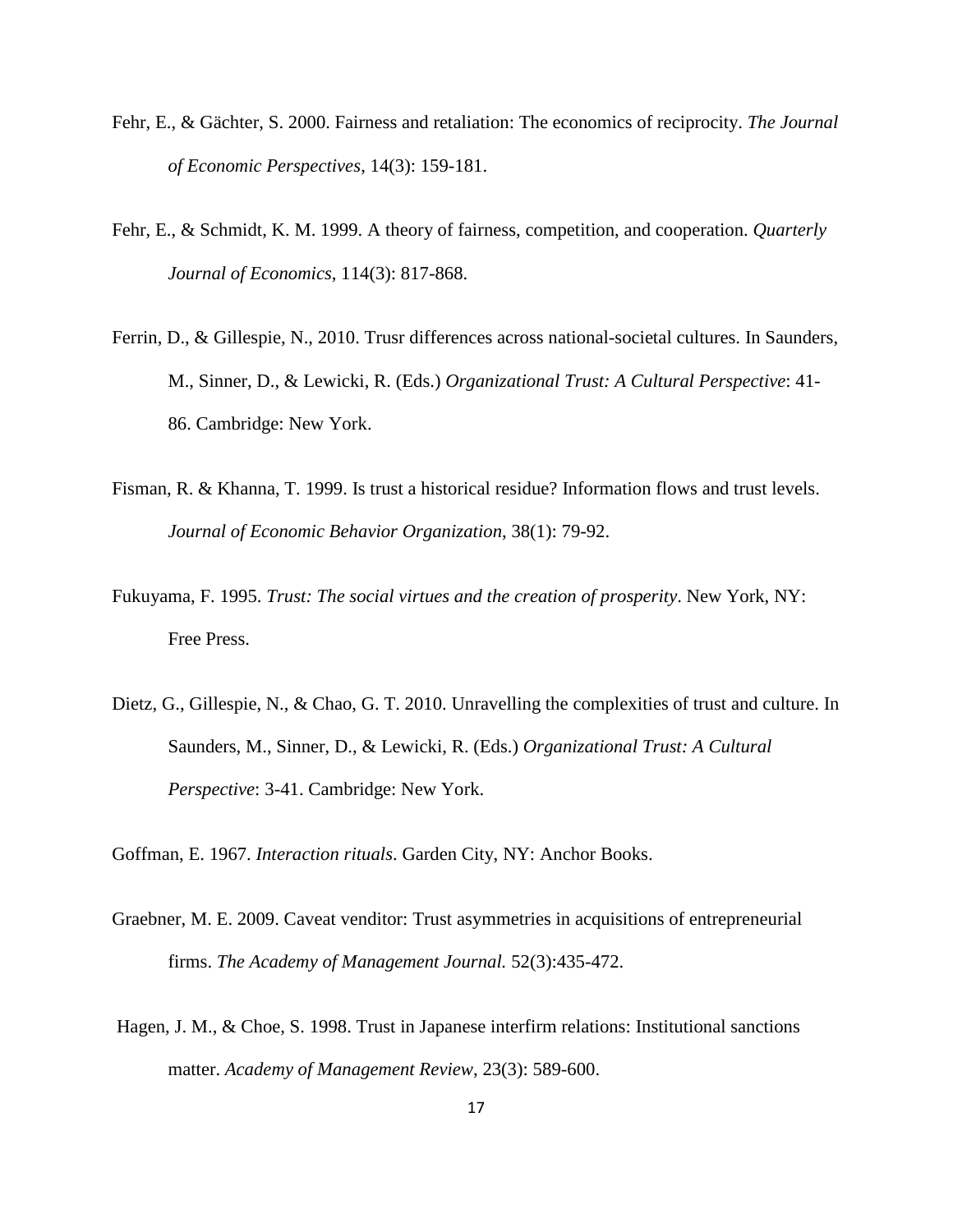Hall, E. T. 1977. *Beyond culture*. Garden City, NY: Anchor Books.

- Hofstede, G. H. 1984. *Culture's consequences: International differences in work-related values*. Beverly Hills, CA: Sage Publications, Inc.
- Huff, L. & Kelley, L. 2003. Levels of organizational trust in individualist versus collectivist societies: A seven-nation study. *Organization Science* 14(1): 81-90.
- Katsikeas, C. S., Skarmeas, D., & Bello, D. C. 2009. Developing successful trust-based international exchange relationships. *Journal of International Business Studies*, 40(1): 132-155.
- Kramer, R. M. 1999. Trust and distrust in organizations: Emerging perspectives, enduring questions. *Annual Review of Psychology* 50: 569-598.
- Lane, C. 1997. The social regulation of inter-firm relations in Britain and Germany: market rules, legal norms and technical standards. *Cambridge Journal of Economics*, 21(2): 197-215.
- Lane, C. & Bachmann, R. 1996. The social constitution of trust: Supplier relations in Britain and Germany. *Organization Studies*. 17(3): 365-395.
- Lincoln, J.R. 1990. Japanese organization and organization theory, *Research in Organizational Behavior* 12: 255–295.
- Luo, Y. 2001. Antecedents and consequences of personal attachment in cross-cultural cooperative ventures. *Administrative Science Quarterly*, 46(2): 177-201.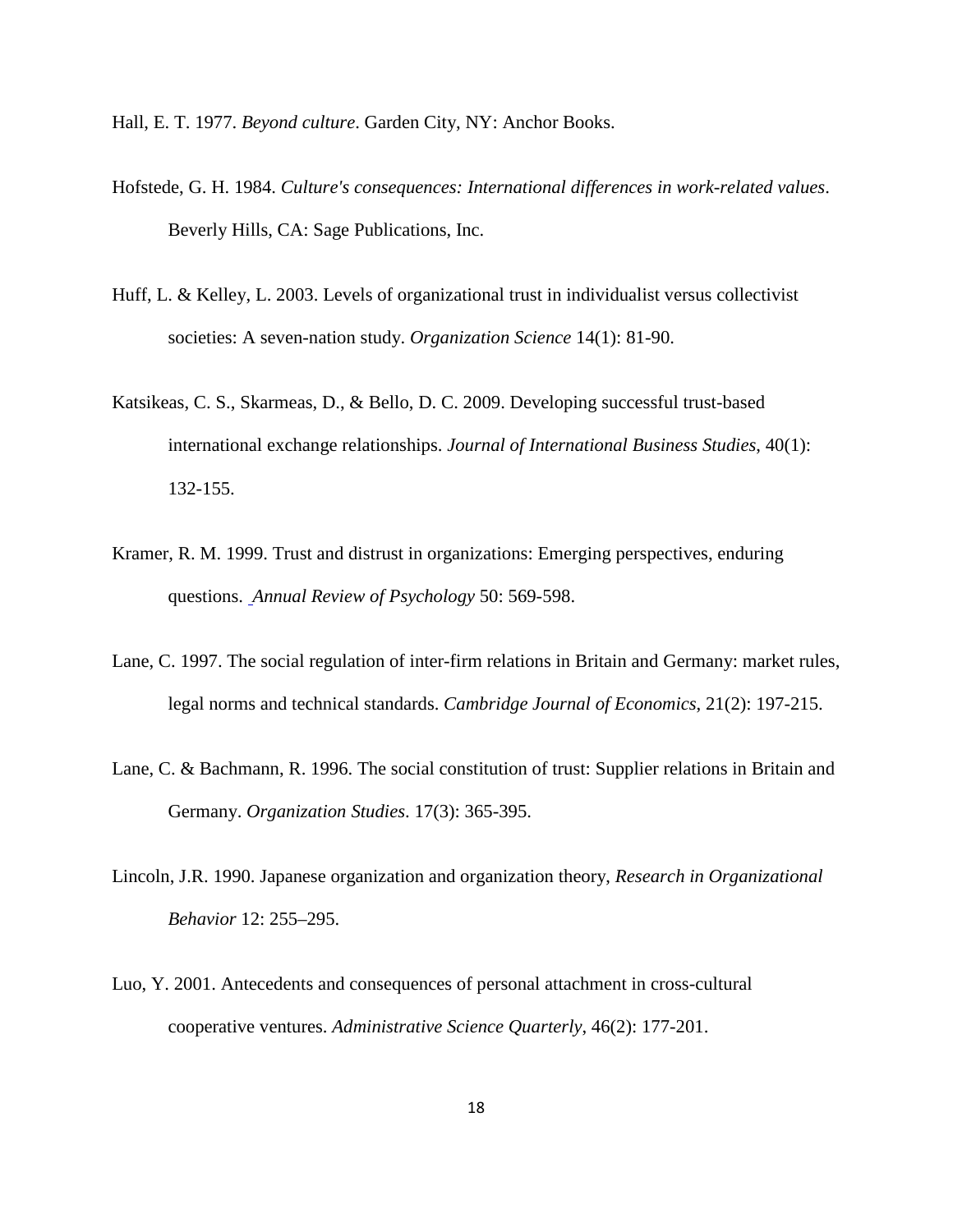- Magee, J. C., & Galinsky, A. D. 2008. Chapter 8: Social hierarchy: The self-reinforcing nature of power and status. *The Academy of Management Annals*, 2(1): 351-398.
- Markus, H. and Zajonc, R. 1985. The Cognitive Perspective in Social Psychology, in G. Lindzey and E. Aronson (eds.) *Handbook of Social Psychology*, 1(3), Random House: New York, NY.
- Martin, X., Mitchell, W., and Swaminathan, A. 1995. Recreating and extending Japanese automobile buyer-supplier links in North America. *Strategic Management Journal* 16(8):589-619.
- McEvily, B., Perrone, V., & Zaheer, A. 2003. Trust as an organizing principle. *Organization Science*, 14(1): 91-103.
- McEvily, B., Zaheer, A. & Fudge Kamal, D. 2010. Asymmetric antecedents of trust in interorganizational exchange: Towards a dyadic view. *Working paper*.
- Ren, H., & Gray, B. 2009. Repairing relationship conflict: How violation types and culture influence the effectiveness of restoration rituals. *Academy of Management Review*, 34(1): 105-126.
- Tajfel, H., & Turner, J. C. 1986. The social identity theory of intergroup behavior. In S. Worschel & W.G. Austin (Eds.), *Psychology of intergroup relations*: 7-24. Nelson-Hall: Chicago.